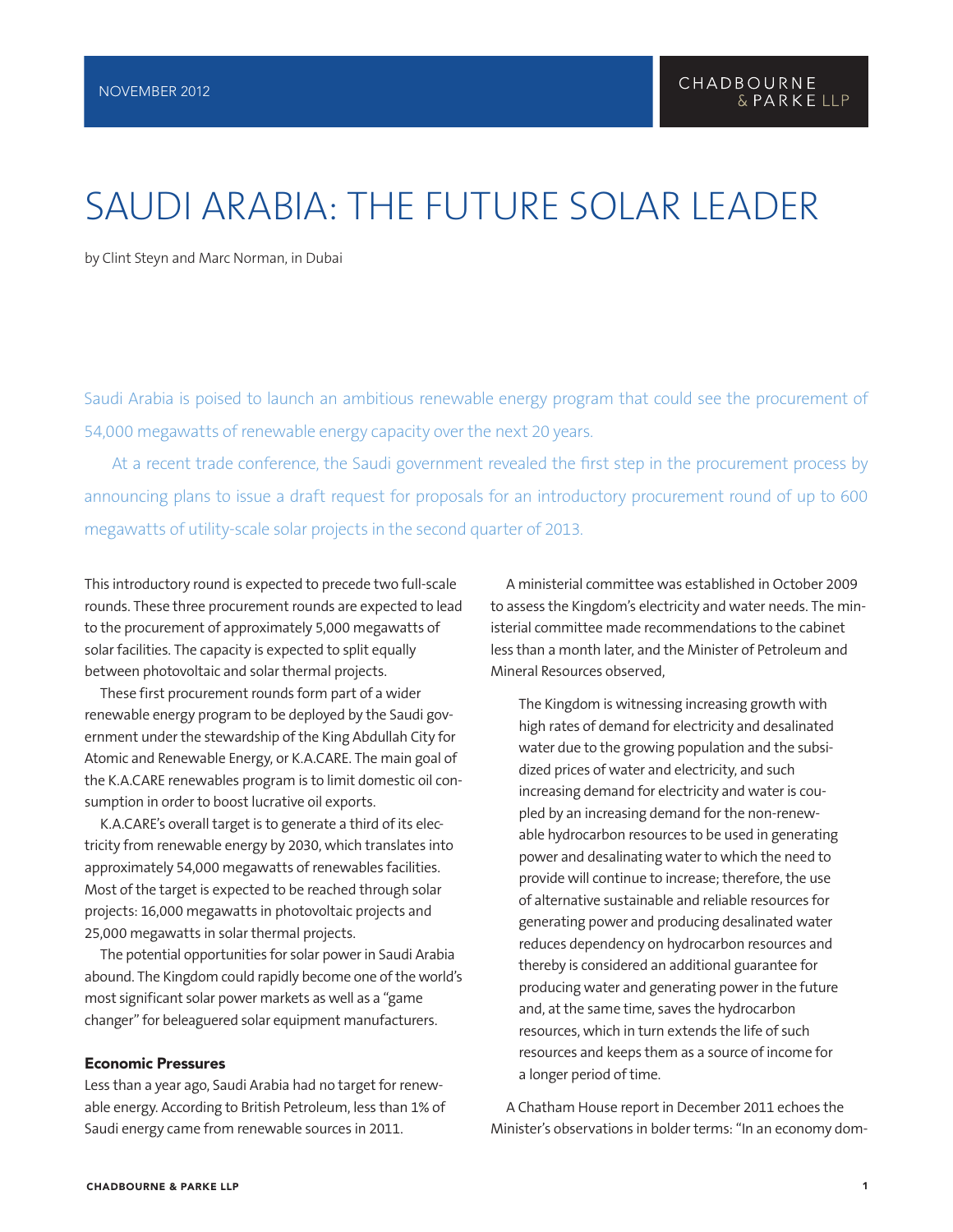inated by fossil fuels and dependent on the export of oil, current patterns of energy demand are not only wasting valuable resources and causing excessive pollution, but also rendering the country vulnerable to economic and social crises. Saudi Arabia's place in the world oil market is threatened by unrestrained domestic fuel consumption." Were Saudi Arabia to continue on its trajectory, Chatham House simulations suggest "[its] domestic energy consumption could limit its exports of oil within a decade." A widely circulated Citigroup report in September 2012 concluded that Saudi Arabia could cease to be an oil exporter by 2030. When considering that over 80% of Saudi Arabia's government spending is dependent on oil, a shift in Saudi energy policy was inevitable.

K.A.CARE was established by royal decree in April 2010 and charged with setting and implementing the Saudi atomic and renewable energy policy. The renewables procurement program was launched a year later.

#### Program Details

K.A.CARE launched one of the most ambitious renewable energy programs in May 2012. It set a target for the Kingdom to generate 54,000 megawatts of renewable energy by 2032. In September 2012, K.A.CARE revised the target upwards by bringing the target year forward to 2030.

Although the development of multiple sources of renewable energy is envisaged, solar power generation is the priority. K.A.CARE targets the development of 41,000 megawatts of solar power projects by 2030 made up of 16,000 megawatts of photovoltaic projects and 25,000 megawatts of solar thermal projects.

K.A.CARE says it will look to solar thermal projects to assist in meeting the Kingdom's base-load demand, while focusing on photovoltaic projects to reduce peak-load demand.

The solar program is expected to cost \$109 billion, almost as much as the \$136 billion invested worldwide in solar energy in 2011.

Solar developers (and other interested parties) may register on K.A.CARE's registry program by sending an e-mail to developer-registry@energy.gov.sa, including the following information: company name, company representative's name, technologies provided, address, phone, fax, website and e-mail.

No stakeholder engagement sessions have been held yet.

K.A.CARE said in September that a dedicated offtaker for the procurement of renewable energy projects would be

established. It will be called the Sustainable Energy Procurement Company.

The dedicated offtaker is expected to serve as an internationally-recognized creditworthy counterparty for power purchase agreements and other related contracts. Although the Sustainable Energy Procurement Company is a Saudi government-backed entity, the plan is that it will operate as an independent entity.

There will not be any incentive scheme for renewables projects at the onset of the program. K.A.CARE plans to initiate the program via the deployment of a competitive procurement process.

There will be an "introductory" competitive procurement round, followed by the first two full-scale rounds.

The introductory round is expected to launch in early 2013, most likely in the second quarter. The launch of the first fullscale round is expected a year later. The introductory round and first full-scale round are expected to unfold under the timeline below.

There is currently no hard date indication of when the second full-scale round will be launched. The deployment of this round is dependent upon the execution of the introductory and first full-scale rounds.

K.A.CARE will decide whether to introduce a feed-in tariff upon completion of the second full-scale round.

#### Introductory Round

The introductory round is a means to increase comfort among key stakeholders, in particular the National Grid Company of Saudi Arabia.

The introductory round is expected to be as large as 800 megawatts. It will comprise a minimum of seven prepackaged sites that will be designated for particular technologies. There will be a separate process and internal engineering study for each site.

The procurement will be for the development of three photovoltaic projects and three solar thermal projects. Each of the six projects is therefore likely to have its own dedicated site. (The seventh site is likely to be dedicated to a 100 megawatt wind farm, which had not initially been envisaged for the purposes of the initial procurements.) The sites will be geographically diverse.

Resource quality monitoring is due to commence as soon as K.A.CARE takes control of the sites.

Site locations will be provided to transmission technical consultants for initial cost detailing using generic cost assumptions.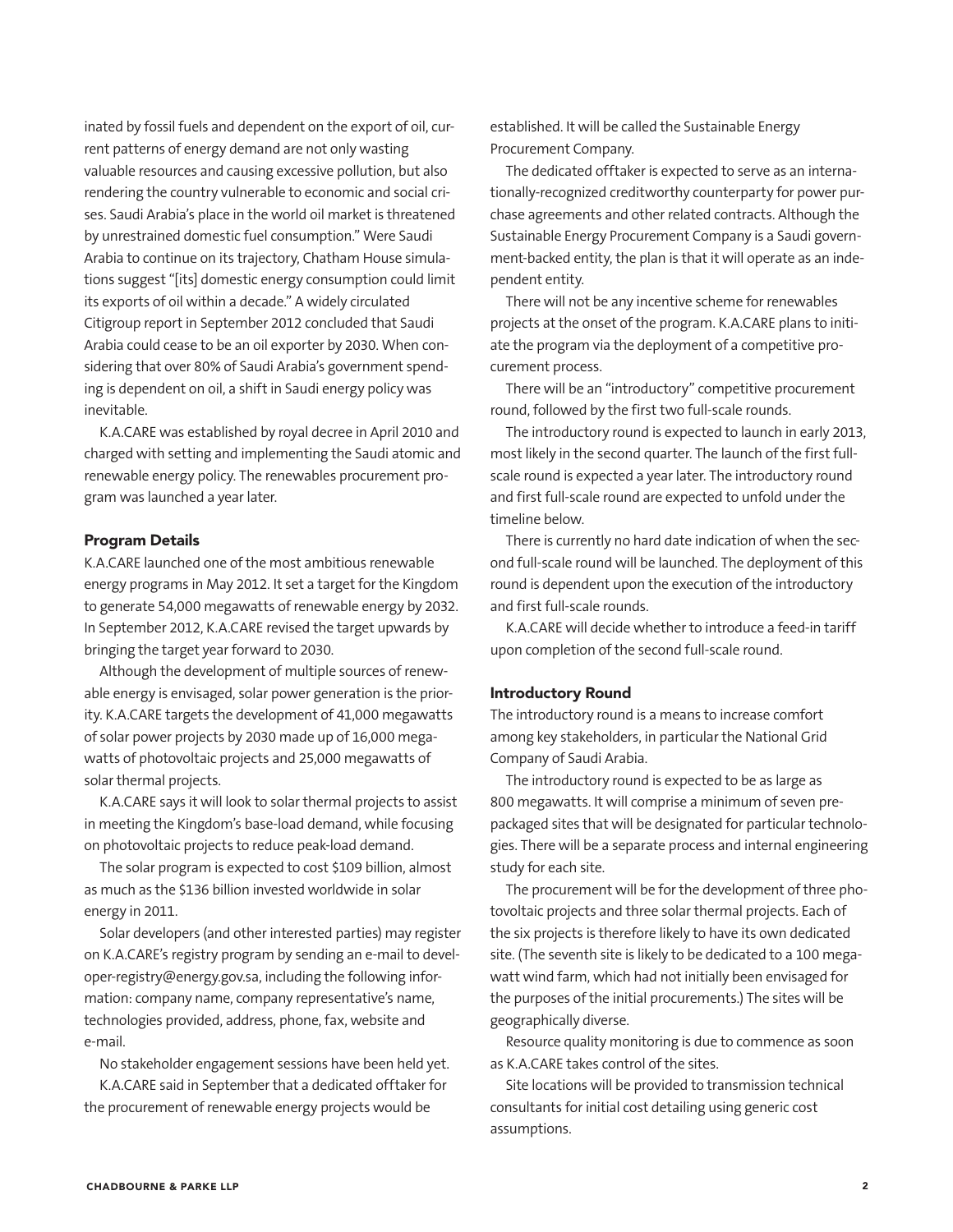K.A.CARE will work with the responsible agencies to commence basic infrastructure for the site, including roads, water and telecommunications.

It will issue a white paper providing further details about the introductory round, presumably at the beginning of 2013. A simultaneous launch of a registration scheme is envisaged for developers to register preliminary interest (although it is not clear whether this differs from the generic developer registry program for the K.A.CARE program at large).

A month after the launch of the white paper, K.A.CARE plans to issue both a draft request for proposals and a draft power purchase agreement for developers to comment. Developer information sessions, or "technical bidder workshops," will be held after release of these documents.

Two months after issuance of the draft request for proposals and draft power purchase agreement, K.A.CARE will issue an expression of interest, statement of opportunities together with a request for qualification to developers.

The introductory round will be officially launched upon the issuance of the final request for proposals, which is scheduled for the second quarter of 2013.

#### First Two Procurement Rounds

The first full-scale procurement round is expected to be launched in 2014, potentially in the first half of the year. The timing depends on execution of the introductory round.

The size of the first full-scale round is expected to be approximately 3,000 megawatts, including 2,000 megawatts of solar projects.

The round is expected to procure between 11 and 55 photovoltaic projects, with a total capacity of approximately 1,100 megawatts, and between five and 25 solar thermal projects with a total capacity of around 900 megawatts.

The second full-scale round, when it comes, will be for approximately 4,000 megawatts, including 2,500 megawatts of solar.

This round will procure between 15 and 65 photovoltaic projects with a total capacity of around 1,300 megawatts, and between seven and 30 solar thermal projects with a total capacity of 1,200 megawatts.

After the second full-scale round, K.A.CARE will decide whether to introduce a feed-in tariff. If it decides against a tariff, then further procurement rounds are expected.

#### Bid Evaluation

All projects bid into the procurement must have a minimum capacity of five megawatts. There is no upper limit on project size.

Winning bidders will be awarded a power purchase agreement with a term of 20 years.

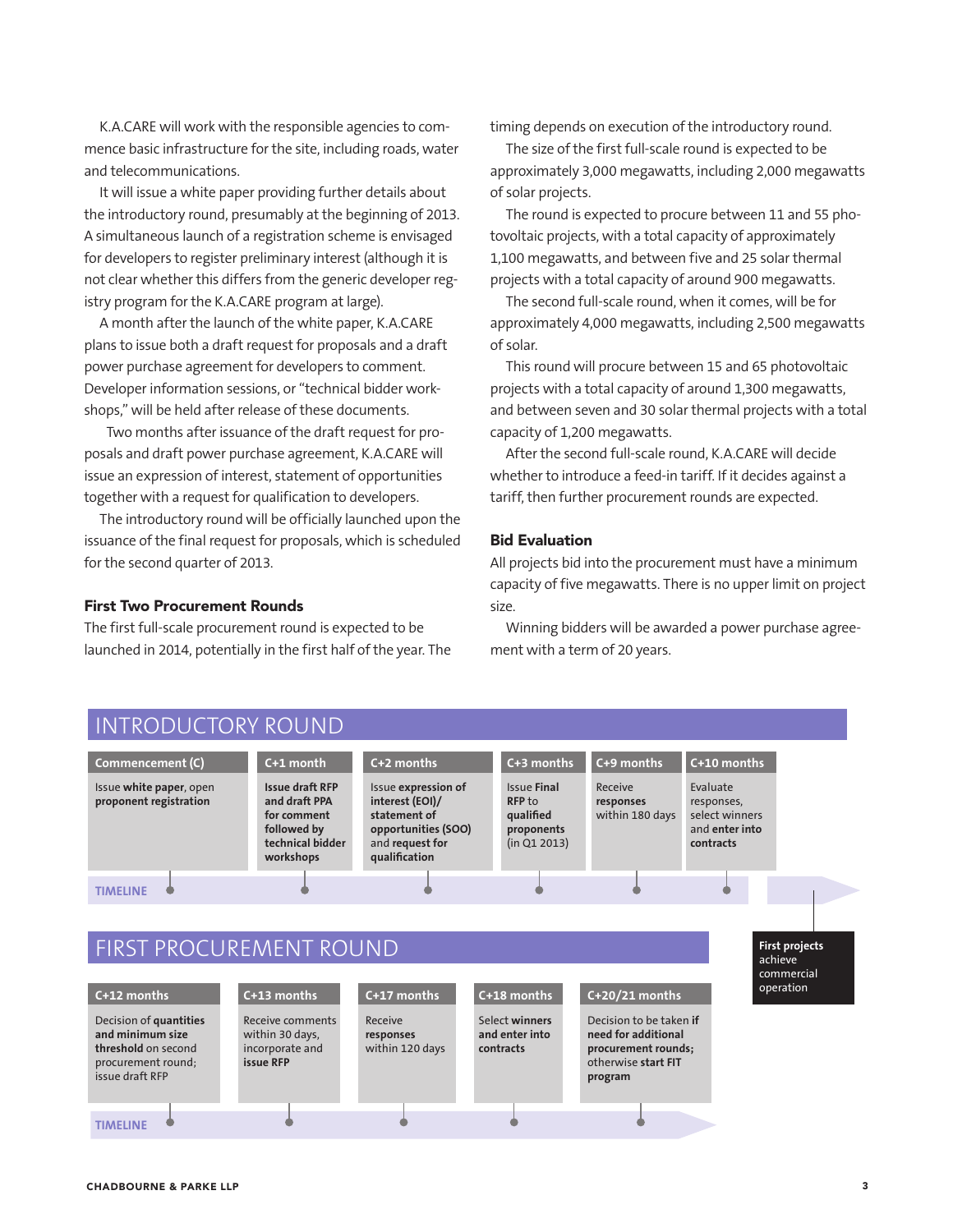K.A.CARE is considering adding a prequalification round, in line with Saudi precedent. Developer qualification may be limited based on criteria such as the developer's financial capability (based in riyals per megawatt), experience with relevant technology and development track record.

Bid evaluation is expected to be broken down into four phases.

Phase I is simply to check that all required forms and documents along with application fee and security have been submitted.

Phase II is the evaluation of mandatory criteria. This is basically a check that the bid complies with the request for proposals and all relevant laws, regulations and codes, the proposed project is technically viable, the developer has site control, resource assessments and interconnection requests have been initiated, environmental and local permit needs have been identified, the minimum financial capability requirements have been satisfied and, for the second fullscale round only, local-content requirements will be satisfied.

Phase III is the detailed evaluation and ranking on as many as four non-price factors. The four are financial capability, experience, development status and, for the second full-scale round only, local content.

Points will be assigned for each category and aggregated into an overall score. Each bidder must succeed in reaching a minimum score in phase III to remain eligible for the phase IV evaluation.

The local-content requirement is expected to apply only under the second full-scale round, but the existence of local content in either of the introductory or first full-scale round will boost the project ranking.

The last phase is to compare the proposals based on price. Proposals are grouped by technology and selected starting from lowest to highest evaluated proposal price until the cumulative capacity in each technology category meets or exceeds the given target. To the extent the target capacity is not realized for an individual technology category, the project with the next lowest evaluated proposal price is selected from the remaining technology categories. K.A.CARE may prioritize resource diversity over the use of the next lowest price.

#### Local Content

There is no local-content requirement for the introductory or the first full-scale procurement round, although developers who use local content will score better. The number of extra points awarded will depend on how much the "allowable local expenses" represent as a percentage of the total project cost.

Upon the launch of the second full-scale procurement round, there will be a mandatory local-content requirement. In this round, the developer would have the option of either incurring "allowable local expenses" or devising an offset scheme.

Offset schemes are already in place, for instance, for procurements in the Saudi defense sector. Under these schemes, non-Saudi entities winning a defense contract must enter into an economic offset agreement whereby they commit to invest an amount equal to a defined portion of the contract value in "innovative industrial and service projects" in Saudi Arabia in collaboration with Saudi private sector companies.

The local-content requirement may not survive. A World Trade Organization panel appears poised to rule that the local-content requirements included in the feed-in tariff regime in Ontario, Canada violate international trade law.

According to the Geneva-based think tank that leaked an interim ruling, the WTO panel supports claims made by the European Union and Japan that the local-content requirement embedded in Ontario's feed-in tariff regime violates a non-discrimination principle enshrined in the General Agreement on Tariffs and Trade and the WTO Agreement on Trade-Related Investment Measures.

Although parties will have an opportunity to comment, it is rare that final rulings materially depart from the initial findings of a panel. A final ruling, which may be appealed, is

| <b>Decision Point (D)</b>                                                                          | $D+2$ months                                                                                                                                                    | $D+3$ months                                                                                              | Launch (L=D+5 months) | $L+1-36$ months                                                       | L+36 months      |
|----------------------------------------------------------------------------------------------------|-----------------------------------------------------------------------------------------------------------------------------------------------------------------|-----------------------------------------------------------------------------------------------------------|-----------------------|-----------------------------------------------------------------------|------------------|
| Decision to be taken if<br>need for additional<br>procurement rounds;<br>if not, start FIT program | • Establish minimum<br>size, technologies and<br>corresponding prices<br>• Determine period for<br>which they are in place<br>• Decide maximum<br>quantity caps | Issue proposed FIT<br>prices and thresholds<br>for comment allowing<br>for input from key<br>stakeholders | <b>Promulgate FIT</b> | Sign contracts and<br>administer as project<br>applications submitted | First FIT review |
|                                                                                                    |                                                                                                                                                                 |                                                                                                           |                       |                                                                       |                  |
| <b>TIMELINE</b>                                                                                    |                                                                                                                                                                 |                                                                                                           |                       |                                                                       |                  |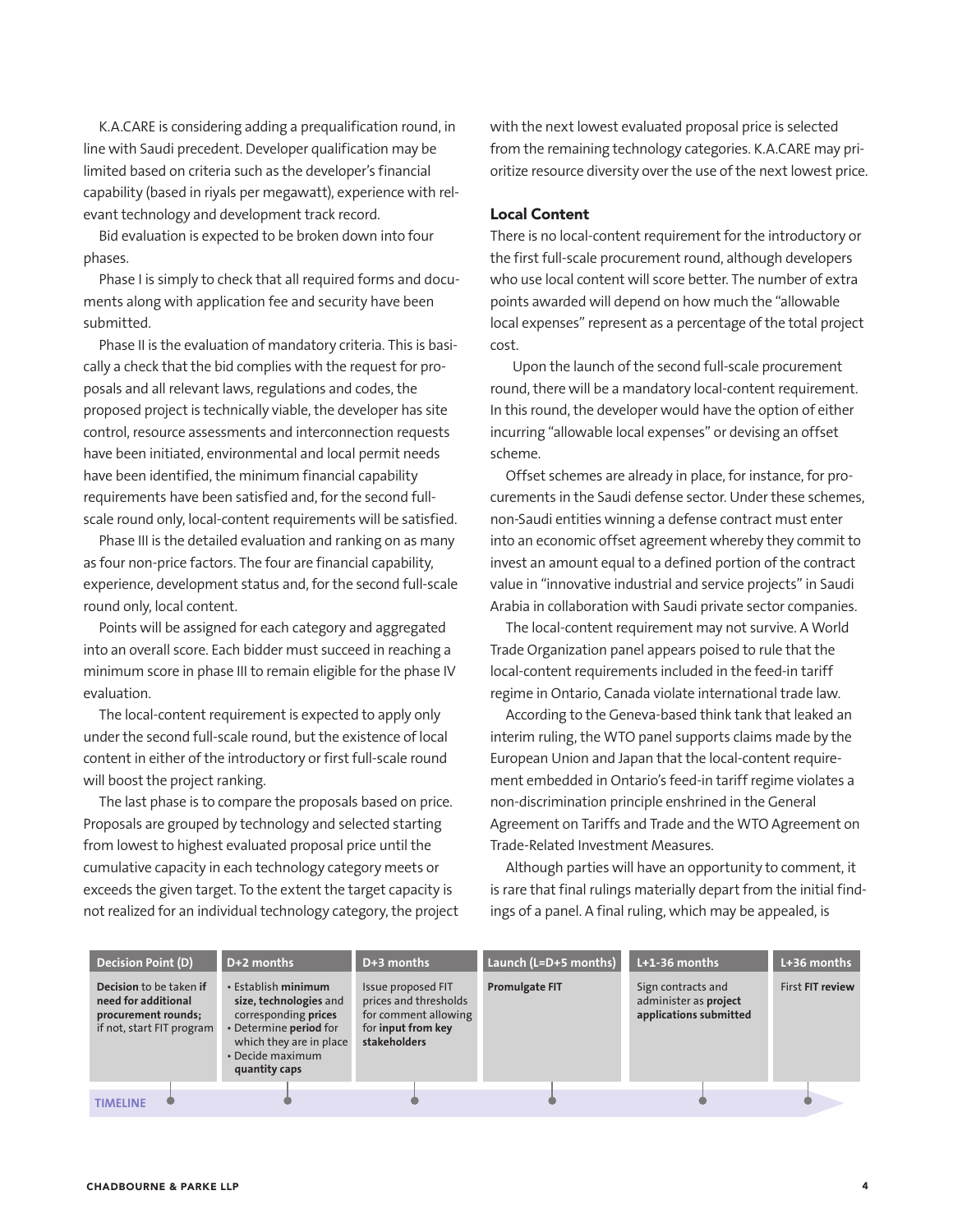expected in late November 2012.

If the WTO rules that Ontario's feed-in tariff regime violates international trade law, then K.A.CARE's local-content provisions, and in particular the mandatory requirement that is set to be implemented in the second full-scale procurement round, would come under scrutiny.

#### Feed-In Tariff

A decision will be made after the second full-scale procurement round whether to introduce a feed-in tariff. If such a tariff is adopted, then it would be implemented under the timeline on the previous page.

The launch of a feed-in tariff would not necessarily spell the end of the competitive procurement process. Even if such a tariff is adopted, it would probably be used initially only with smaller-scale projects involving proven technologies.

#### Market Insights

Market participants from all sides of the table view the Saudi emphasis on local content and technology transfer as a key challenge in the procurements. It also creates opportunities.

According to Browning Rockwell, founder of the Saudi Arabian Solar Industry Association, "The Saudi Arabian solar power market will develop around local companies, because the underlying rationale of the K.A.CARE program is to create local jobs and in turn develop local expertise, so the first priority for international developers should be to develop strong relationships with local partners."

Vahid Fotuhi, president of the Emirates Solar Industry Association and Middle East director for Alion, a solar engineering, procurement and construction company, agrees: "Strong partnerships with local companies will be the key to success."

Although it is widely acknowledged that participants who succeed in developing strong relationships with local companies are likely to be at an advantage, such ties do not guarantee success. Neither will Saudi companies be given preferential treatment.

Soudki Atassi, manager of acquisitions and project finance at ACWA Power, a Saudi Arabian power developer that targets 3.8 gigawatts of renewable energy capacity by 2017, believes that cost, or rather the tendered tariff, will be the key determining factor: "If you look a recent Saudi precedent in the conventional independent power project sector, which the solar market will likely seek to replicate, it is clear that pricing is the ultimate consideration, above all else. Although, of course, it is clear that those who create jobs in Saudi are

more likely to be successful."

Browning Rockwell agrees that job creation will be a key differentiating factor: "Companies that are able to demonstrate that their offerings will contribute toward the fostering of a center of excellence for solar power in Saudi, which in turn will create local jobs, are likely to generate the most interest." He does not believe that price considerations will necessarily be as decisive as in other, more established solar markets.

Rockwell, who acts as an agent for a number of solar power developers in the Middle East and beyond, posits that international solar developers will have to adapt their approaches, and arguably their business models, in order to be successful in the Saudi market: "The strength of certain developers in a number of mature markets has been to provide an effective turn-key solution backed by a competitive financing package. In Saudi, this kind of approach will not cut it. International developers will have to work in Saudi — with Saudis — and demonstrate a long-term commitment toward the Kingdom. It is not just going to be about pricing."

On the other hand, Amir Mokhtar, market development manager for solar power in the Middle East and North Africa at Hilti, a solar photovoltaic equipment supplier, doubts that Saudization, and the drive to tackle local unemployment, will be so fundamental. Mokhtar believes that the key considerations will be, in order of importance: financing, price, technology, warranties and operation and maintenance costs. "The whole package will be assessed. K.A.CARE will be sensitive about price, although it is fair to say that it may be a little less sensitive than procuring agencies in other markets, given the wider, long-term policy objectives of the Kingdom. Saudi Arabia's renewables strategy is driven by necessity, not a want of fame."

Fotuhi believes that the weight of Saudization will evolve over time: "Initially, it will not be mandatory, as the approach will first be to tap into the abundance of international expertise available today to reduce costs as much as possible. But down the line, it will become increasingly important."

Market participants believe that use of local content will remain important even if the WTO rules against local-content requirements in Ontario: "It will play a key role," says Atassi.

Mokhtar agrees, pointing out that "it will be a key differentiating factor."

Cristiano Spillati, a former K.A.CARE consultant turned regional manager for the Middle East region at CSSkyPower, a joint venture between Canadian Solar and SkyPower Global, believes that the key challenge for developers will be manag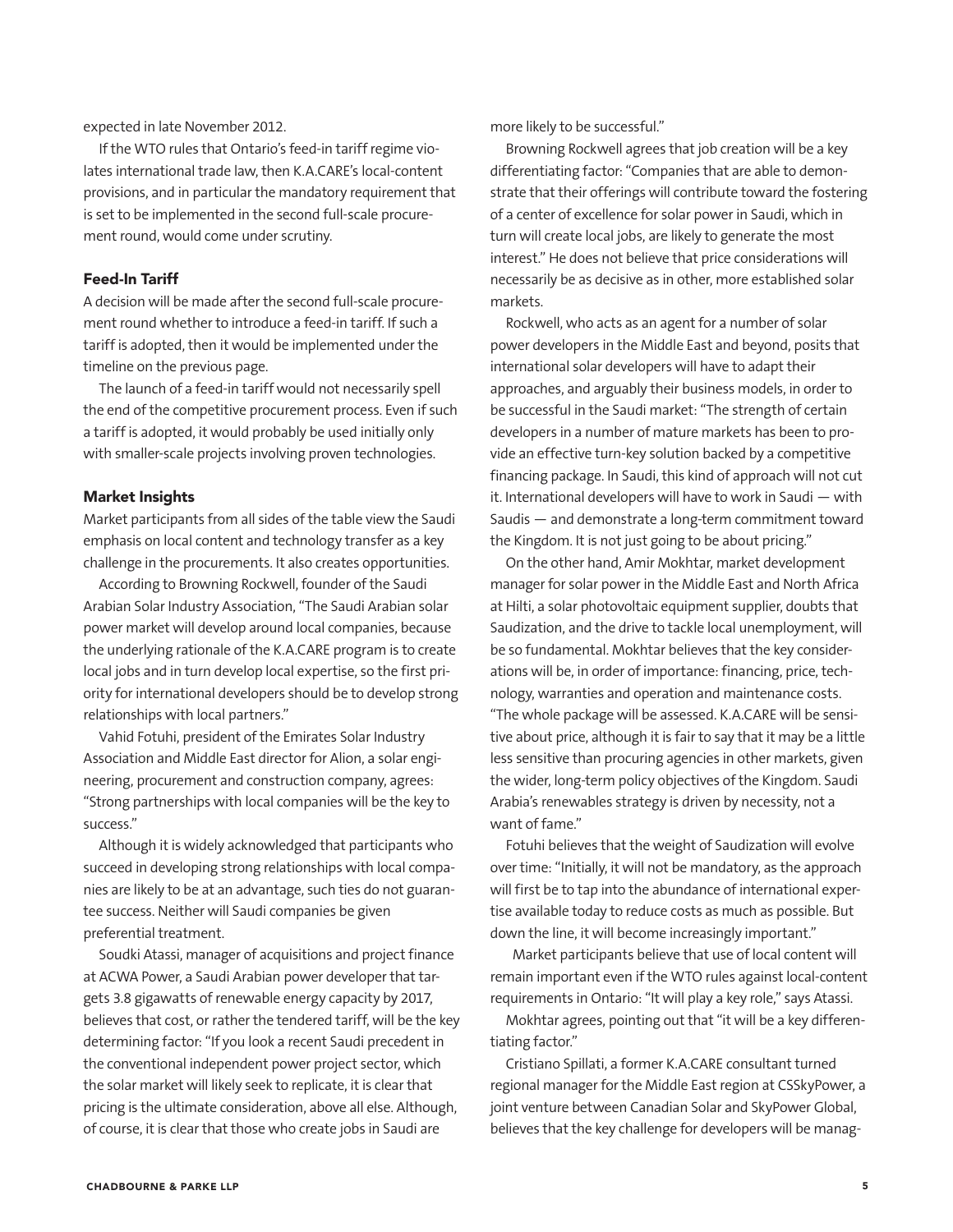ing system component costs and, in turn, attainment of a low levelized cost of electricity: "In the photovoltaic space, for instance, you have to consider that panels currently represent less than 50% of the system cost. So, the management of costs associated with other components will be crucial. Construction costs will also be an important factor in the mix. These are likely to arise as key differentiating factors." Atassi agrees, noting that local content is likely to play a key role in the drive for competitiveness: "Our experience at ACWA Power has shown that in order to be able to submit a competitive tariff, one has to try to supply as much as possible from local manufacturers. So, the use of local content can be viewed as an opportunity."

There are a number of issues and peculiarities in Saudi Arabia that make certain market participants uneasy. The general lack of regulation and market standards is seen as issue that could initially cause uncertainty and, in turn, complications. Saudi Arabian Oil Company, or Saudi Aramco, a Saudi oil and gas company with interests in the solar power sector, is often cited as a model to follow in terms of market standards. "Saudi Aramco projects are very strict in terms of standards and specifications. Although this obviously has its challenges, it has the ultimate benefit of offering some form of security to investors," says Mokhtar. The current lack of regulation and market standards is due to this being a nascent market. Spillati expects international market standards and specifications to be implemented over time.

Lack of skills on the ground is also viewed as a potential challenge. Although local job creation is likely to be of particular importance, the required skills and experience may not be readily available locally, at least not initially. As Fotuhi points out, "Investors will have to factor in both the cost of sourcing skills and ultimately, training."

Another variable is the climate. Although Saudi Arabia has some of the highest irradiation levels in the world, the high temperatures during summer will cause solar facilities to degrade. As Atassi notes, "We don't yet have a clear view of the impact of high temperature on productivity. There are a few sites in the region that could provide such an indication. So, when it comes to agreeing on the base case production level with lenders, there is not really an established standard to go by." Then, there is also the dust factor, which cannot be overlooked in desert regions. "Removing the dust and cleaning relevant parts of facilities will increase productivity, but it will also have an impact on operation and maintenance costs," Atassi warns. "A healthy balance between enhanced productivity and cost efficiency will have to be determined by project operators, and this will only become possible on the basis of applied experience."

The capacity envisaged by Saudi Arabia is likely to change the nature of the global solar industry. As such, unique opportunities are likely to present themselves in Saudi Arabia, above all other markets. Rockwell, for instance, believes that the Saudi solar market will be a boon for innovative, technologically-advanced enterprises: "Saudi will be a good testing ground for new technologies. The government is keen to create a new generation of engineers and to counter any brain drain via the creation of a global center of excellence for solar power."

A senior representative from a prominent solar developer, who shared insights on condition of anonymity, singled out the strong emphasis on concentrated solar power technology as a unique opportunity: "The concentrated solar power market has suffered in the past few years, in the face of plummeting photovoltaic panel prices. The K.A.CARE program, with its strong emphasis on concentrated solar power, is a game changer for the global concentrated solar power market. Saudi is likely to lead the way as far as the development of this particular sector is concerned, and so unique and potentially very interesting opportunities are likely to materialize in the Kingdom."

The actual roll out of the K.A.CARE program depends on the financial empowerment of K.A.CARE. This, in turn, requires the approval of an implementing regulation by the Saudi Arabian Council of Ministers. The Council is likely to grant approval in approximately six months, although the process is subject to uncertainty.

The K.A.CARE program is still a work in progress. However, it appears unlikely that K.A.CARE will materially depart from the program it has unveiled to the market and subsequently fine-tuned over the course of the past year.

K.A.CARE plans to issue a white paper in December 2012. This paper will be the precursor to official launch of the much anticipated introductory round.

All eyes are on the future solar leader.

#### www.chadbourne.com